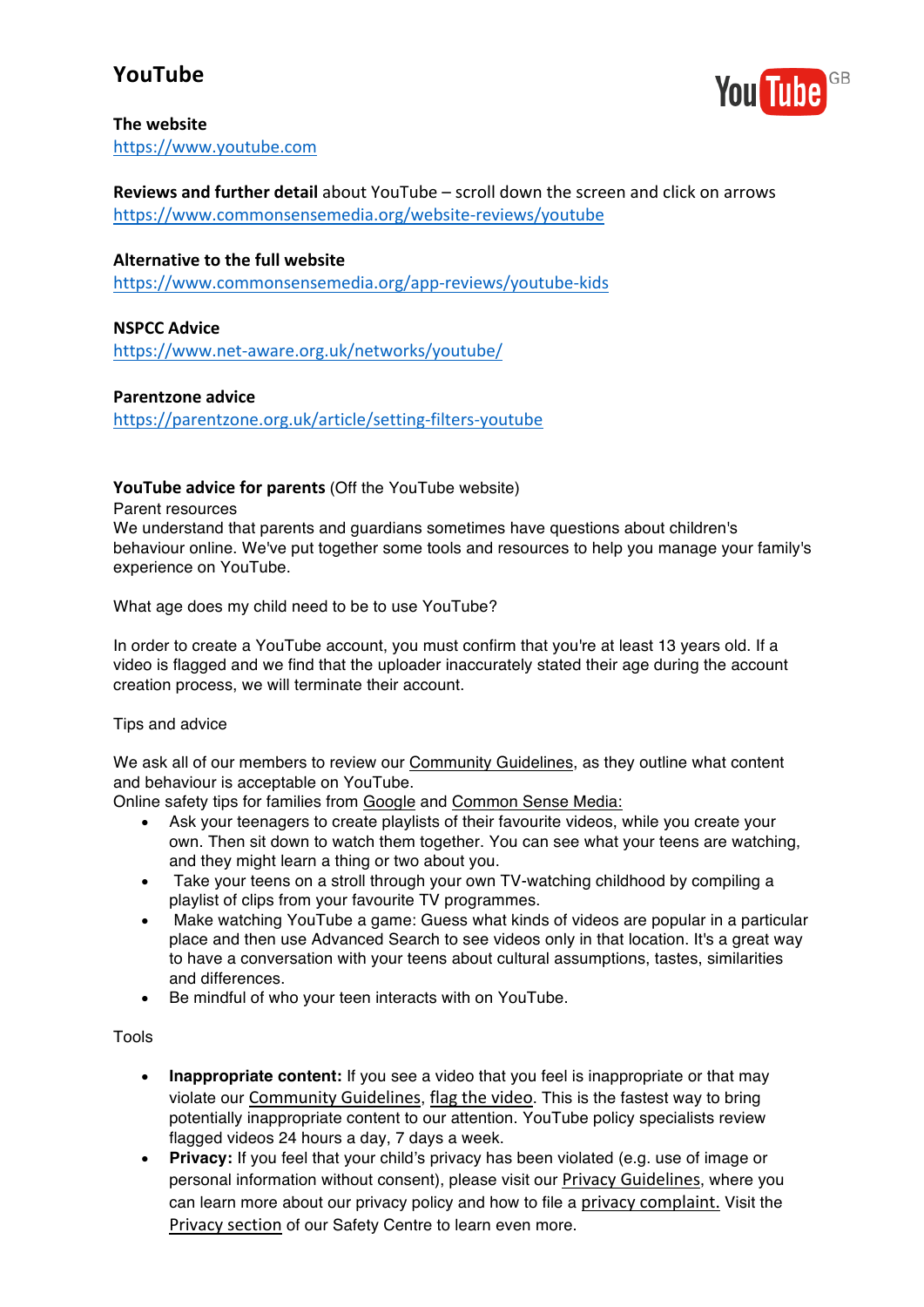#### • **Harassment and cyberbullying:**

- If your teen is being harassed by someone on YouTube, direct them to block the user. This will help prevent further communication from the unwanted user.
- If the harassment persists, please review the harassment article within our Safety Centre for harassment prevention information.
- If you or your teen wish to report harassment in videos, channels/profiles or comments, you can do so via our reporting tool.
- **Restricted Mode:** Enabling this setting allows you to specify that you do not want to see potentially objectionable content on YouTube. Find out more about Restricted Mode.
- **Moderating channel comments:** There are tools available that allow your child to remove comments posted on their channel, or moderate them before they appear on the channel. To find out more, read our article on moderating channel comments.
- **Visit your teens' channel:** Take a look at what your teen is posting on their channel. Check out their favourites and which YouTube channels they are subscribed to. Favourites and subscriptions can give you clues about what they are watching on the site.
- **Privacy and safety settings:** YouTube has a range of tools and settings to help users manage their experience on the site. To find out more about the resources that are available to your teen, please visit our privacy and safety settings page.

### **Restricted Mode**

 $\lceil$ 

You will find restricted mode and a history of use of YouTube if you scroll to the bottom of the screen  $-$  see illustrations below.

| <u>®</u> Language: English (UK) ▼<br><b>You Tube</b><br>$\sqrt{\phantom{a}}$ History<br>Content location: United Kingdom ▼<br>Restricted Mode: Off ▼<br><sup>O</sup> Help |                                                                    |                                                                                                                                                                                               |                        |                              |                   |          |
|---------------------------------------------------------------------------------------------------------------------------------------------------------------------------|--------------------------------------------------------------------|-----------------------------------------------------------------------------------------------------------------------------------------------------------------------------------------------|------------------------|------------------------------|-------------------|----------|
| About<br><b>Terms</b>                                                                                                                                                     | <b>Press</b><br>Copyright<br>Privacy<br><b>Policy &amp; Safety</b> | Creators Advertise<br><b>Developers</b><br>+YouTube<br>Send feedback<br><b>Test new features</b><br>C 2017 YouTube, LLC                                                                       |                        |                              |                   |          |
|                                                                                                                                                                           |                                                                    |                                                                                                                                                                                               |                        |                              |                   |          |
| You <b>Tube</b>                                                                                                                                                           | <u>■</u> Language: English (UK) ▼                                  | Content location: United Kingdom ▼                                                                                                                                                            | Restricted Mode: Off ▼ | $\sqrt{\phantom{a}}$ History | <sup>O</sup> Help |          |
| <b>Restricted Mode</b><br>content.                                                                                                                                        | . Your Restricted Mode setting will apply to this browser only.    | • Restricted Mode hides videos that may contain inappropriate content that is flagged by users and other signals. No filter is 100% accurate, but it should help you avoid most inappropriate |                        |                              |                   | $\times$ |
| $\bigcirc$ off<br>$\bullet$ On                                                                                                                                            | <b>Lock Restricted Mode on this browser</b>                        | Restricted Mode lock prevents others from changing the Restricted Mode settings on this browser.                                                                                              |                        |                              |                   |          |
| <b>Save</b>                                                                                                                                                               |                                                                    |                                                                                                                                                                                               |                        |                              |                   |          |
|                                                                                                                                                                           |                                                                    |                                                                                                                                                                                               |                        |                              |                   |          |



Allows you to see what videos have been viewed

## **Inappropriate Content – advice for parents**

https://www.internetmatters.org/issues/inappropriate-content/

#### **5 Tips to make YouTube Safer**

https://www.saferinternet.org.uk/blog/5-tips-parents-make-youtube-safer-kids